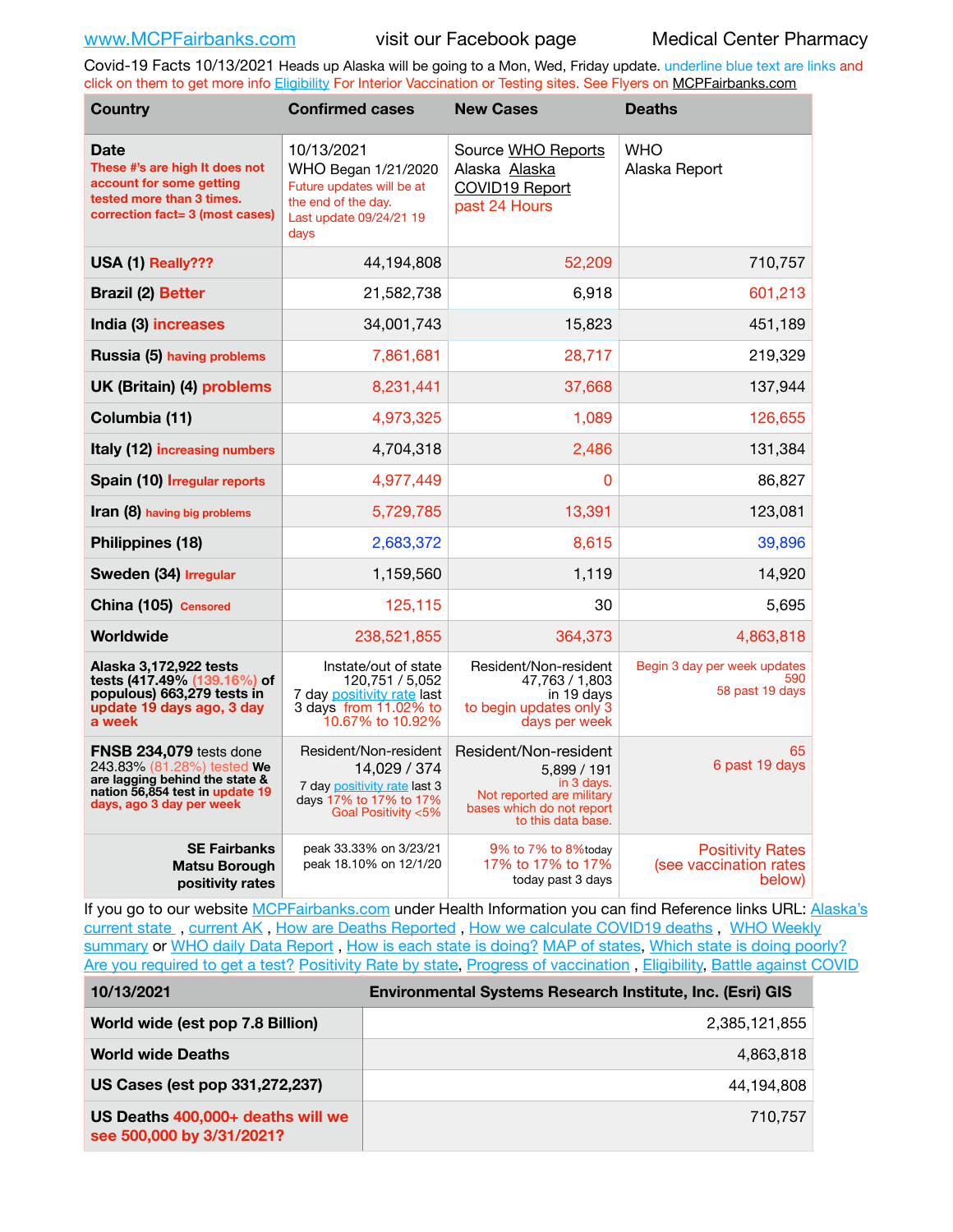## Impact of COVID-19 on the US Healthcare system

Estimated US Population 331.3 million 267.04% (89.01%) have been tested (883.9 million tests have been run) Estimated 5% of US population will test positive for Covid-19 16.56 million (currently 44.2 Million (13.35%) of population tested positive vs Alaska (15.89%) we have currently tested an est. 883.9 million based on 44.2 mill that have tested positive discount some of these numbers by 67% to account for multiple testing of same person.

If 8% will require hospitalization of the 16.56 million positive cases, we would need 1.325 million beds. Estimated by the American Hospital Association there are 800,000 staffed beds available.

The US has 2.8 hospital beds per 1000 our needs could be 56, China had 4.3, Italy 3.2, South Korea 12.3

The USNS Mercy and Comfort added 2,000 staffed beds, not ICU Of these estimated to be admitted to ICU 860,000. to ICU beds The US has 16,000 ICU beds we have 68,000-85,000 beds

 The Needs US could need 299,000 beds with ventilators  $\leq 16,000$  ventilators

**Summation:** Estimated needs could be 1.325 million hospitalized beds for just COVID-19 patients alone. If positives represents 5% of test run, then approximately 883.9 million have been tested, we have no idea how many tests have been run or how many multiple tests conducted on the same person, resulting in 44.2 million positive tests run with 710,757 total deaths with 96,891 deaths in the past 19 days ave 5,099/day, ave 2320/day. In AK, with 120,751 positive cases 15.89% of Alaska, 2,586 hospitalizations, and 590 deaths. Hospitalization rate is 2.19% of those that test positive, Death Rate 0.48% overall or 22.72% of those hospitalized. Those >60 y/o represent 15% of positive cases, yet represent 80% of deaths. 795,319 vaccines given equal approximately 375,502 (49.41%) completed series and 419,817 (55.24%) vaccinated once of population.

Normal ICU stay 5-7 days, estimated ICU stay for COVID-19 2-3 weeks and they could tie up a ventilator for that length of time also, helping only 1/3 as many patients.

This is why we need to flatten the curve by social spacing and only essential travel.

Expected Death (these are just estimates based on other countries) if 5% of the US Population (16.56 million) test positive we are now at 29.137 million positive (8.8%) and if

1% die = 165,600 people

2% die = 311,200 people

3% die = 496,800 people

6% die = 993,600 people obviously we have passed the 1.325 million positive cases we are at 38.176465 million so if 5% of the US population (16.56 million) test positive and 6% of those die = 993,600 deaths if no vaccine, or if 3.09% (511,704) will die, but we are 11.5% of the population, we know 1.65% die or 631,809 people. World wide death rate of positive tests actually 2.04%. The US is at 710,757 1.61% of those actually tested positive, that is 70% lower death rate than when we started in 3/2020 , started at 6%. But we are slipping Death % have gone from 1.67 to 1.82%. There are 7.8 Billion people in the world 331.3 million live in the US (4.2% of the world's population) 13.35% have tested positive. The US deaths represents 14.61% of the world's death numbers and 18.53% of worldwide confirmed cases we should be at 4.2%. Interesting the US has access to the greatest health care in the world, yet experienced 1 death of 5 deaths worldwide or 20% of the worlds death yet represent only 4.2% of the population. What are we doing wrong?

In comparison to the flu in the US.

CDC Estimates. From 2010 to 2016, the flu-related death rate was between 12,000 and 56,000, with the highest season being 2012 to 2013 and the lowest being 2011 to 2012. Most deaths are caused by complications of the flu, including pneumonia or a secondary bacterial infection of the heart or brain. or 2,000 to 9,333 per year. In 2020 in the US has 19 million cases 180,000 hospitalized and 10,000 (0.052%) have died, typically it is 2% will die, compared to 1.61% with COVID19. 267.04% (US), 417.49% (Alaska), & 43.83% (Fbks) are still too few to protect us from future outbreaks. Experts feel that we need either need people to get infected with the virus and develop antibodies or get vaccinated to create immune antibodies to protect us, that we need >65% of the population to have positive antibody tests and preferably 70-90%, one expert felt they would not feel confident til >85% were positive, to give assurance (herd immunity) in order to go without masks and social distancing. NY City seems to have the highest number at 20%. Testing is so important. Currently we are testing at 49.92 Million tests per month. At this rate to test everyone once it will take 6.57 months or over 0.67 years. To test 3 times it would take 19.71 months or almost 2 years still from now

The [Flu](https://lnks.gd/l/eyJhbGciOiJIUzI1NiJ9.eyJidWxsZXRpbl9saW5rX2lkIjoxMDMsInVyaSI6ImJwMjpjbGljayIsImJ1bGxldGluX2lkIjoiMjAyMTAyMjYuMzYwNDA3NTEiLCJ1cmwiOiJodHRwczovL3d3dy5jZGMuZ292L2ZsdS93ZWVrbHkvb3ZlcnZpZXcuaHRtIn0.ePMA_hsZ-pTnhWSyg1gHvHWYTu2XceVOt0JejxvP1WE/s/500544915/br/98428119752-l) (Influenza kills approximately 1-2% of those infected ([1.6% positivity in Alaska](http://dhss.alaska.gov/dph/Epi/id/SiteAssets/Pages/influenza/trends/Snapshot.pdf) zero deaths for flu), SARS killed 800 people total, COVID19 appears to kill 1.61% (710,757) of those that test positive (13.35% of US COVID) or 19.5% less deadly than the flu and seems to be more contagious. (Seems to spread more readily) Flu [rates dropped from 300 to single digits this year](https://lnks.gd/l/eyJhbGciOiJIUzI1NiJ9.eyJidWxsZXRpbl9saW5rX2lkIjoxMDEsInVyaSI6ImJwMjpjbGljayIsImJ1bGxldGluX2lkIjoiMjAyMTAyMjYuMzYwNDA3NTEiLCJ1cmwiOiJodHRwOi8vZGhzcy5hbGFza2EuZ292L2RwaC9FcGkvaWQvUGFnZXMvaW5mbHVlbnphL2ZsdWluZm8uYXNweCJ9.oOe3nt2fww6XpsNhb4FZfmtPfPa-irGaldpkURBJhSo/s/500544915/br/98428119752-l) note the start of mask wearing impacted flu numbers.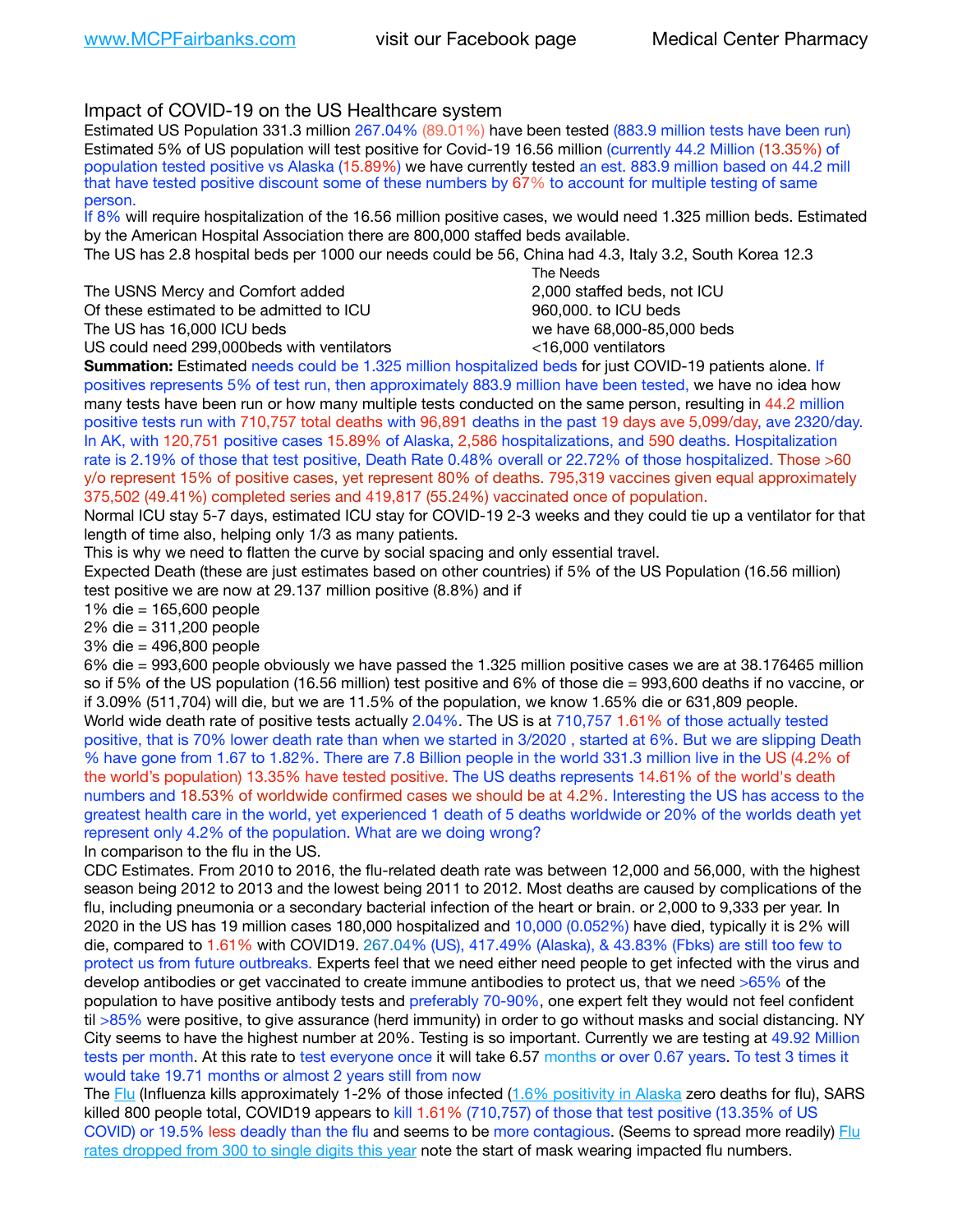[www.MCPFairbanks.com](http://www.MCPFairbanks.com) visit our Facebook page Medical Center Pharmacy

Alaska has 120,751 so far 14,029 in Fairbanks or 1 of every 9 of Alaskans, and with 65 of 590 deaths 1 in 9, the first case was transient foreign airline crew member. Interesting, the Source of Alaska's SARS-Cov2 virus originated not from East Asia by travelers or the west coast (Washington where it was first observed) , but came from the east coast of the US, and they were inoculated first from Europe, accordingly from New York's Governor and CDC. Currently 40 Variants known, only 14 of major concern in the US. (Europe's (china's)) Primary, plus an Ohio variant (COH.20G/501Y), California, [UK](https://www.cdc.gov/coronavirus/2019-ncov/transmission/variant-cases.html) (B.1.1.7), (7) South African (1.351), India (Delta), Delta-Plus, Peru (Lambda(C.37)), Mu (Columbia) and (2) Brazil (P.1), we have seen 6, Europe's (China) [variant,](https://www.webmd.com/lung/news/20210318/cdc-who-create-threat-levels-for-covid-variants?ecd=wnl_cvd_031921&ctr=wnl-cvd-031921&mb=kYbf7DsHb7YGjh/1RUkcAW0T6iorImAU1TDZh18RYs0=_Support_titleLink_2) California, Brazil, UK, South Africa, India (delta) now representing 96% of new tests, Mu (Columbia) the latest in Alaska so far, the last 5 in particular as they have a 50% increase in transmissibility vs 20% in the others over the China variant, the delta variant is 50% more transmissible than the UK (B.1.1.7)version, Mu(Columbia). For the latest in [Variance issues in Alaska](https://lnks.gd/l/eyJhbGciOiJIUzI1NiJ9.eyJidWxsZXRpbl9saW5rX2lkIjoxMDgsInVyaSI6ImJwMjpjbGljayIsImJ1bGxldGluX2lkIjoiMjAyMTA4MDUuNDQxMzM4NzEiLCJ1cmwiOiJodHRwOi8vZGhzcy5hbGFza2EuZ292L2RwaC9FcGkvaWQvc2l0ZWFzc2V0cy9wYWdlcy9odW1hbmNvdi9BS1NlcUNvbl9HZW5vbWljU2l0dWF0aW9uUmVwb3J0LnBkZiJ9.wjCZc7vYm_CIgdjPTJyJ9ehoQjtub_KeZLTKgTIA69A/s/500544915/br/110405970878-l)

**Best practice protection** is good personal Hygiene do not touch eyes, nose, mouth, wash hands frequently for at least 20-30 seconds, before you touch your face, and observe personal spacing of 6-18 feet. Remove your shoes in your house, frequently clean surface areas, let the cleaner sit 15-20 sec before wiping off. **We are recommending to wear any kind of mask.**

Drug treatment is being researched, but as yet not been verified, only suggested. Best to isolate those sick and isolate those most susceptible (old and preconditioned with risk factors)

**Risk factors:** Cardiovascular disease (56.6%), Obesity (41.7%), Diabetes (33.8%), age >60, respiratory problems, especially smokers or those who vape, High Blood Pressure

If you have been exposed self isolate for 2-4 weeks

One episode in China, a man tested negative for 27 days before showing symptoms. So Isolation may want to be considered up to 4 weeks not just 10-14 days.

Italy 1 in 10 positive cases admitted to ICU due to Hypoxic failure requiring mechanical ventilation. In NY it was 1 in 7 that required hospitalization, of the 5700 hospitalized 2634 were discharged (79% (2081)) or added (21%(553)), 9 in 10 put on a ventilator died.

90.00%

Public policy development and education is important. **How Long does Covid-19 stay on objects**

| Air (droplets in air, sneeze/cough) | up to 3 hours |                            |
|-------------------------------------|---------------|----------------------------|
| Copper                              | 4 hrs         |                            |
| skin (SARS-COV2)                    | 9.04 hrs      | (Influenza virus 1.82 Hrs) |
| droplets on skin (sneeze)           | 11 hours      |                            |
| Cardboard (Amazon Box)              | 24 hrs        |                            |
| Plastic surfaces/Stainless Steel    | 72 hour       |                            |
|                                     |               |                            |



### Updated graph numbers.

| Project outward                |                        |  |
|--------------------------------|------------------------|--|
| Exhalation can spray           | $1.5$ m $(4.9$ ft)     |  |
| spittle (droplets)             |                        |  |
| Coughing                       | $2 \text{ m}$ (6.6 ft) |  |
| Sneeze                         | 6 m (19.7 ft)          |  |
| Development of immune response |                        |  |



Early viral testing tests to see if you currently have the virus.

Later antibody testing tells us if you have been exposed and survived.

But does not tells us if you have immunities to the virus. We will need to have both tests done in order to open the community..

Viral Antigen and Viral RNA tells us you have the disease and can spread the disease and if you can or are currently sick. IgM (short term) and IgG (long term antibodies) tells us you have experienced the virus or had the vaccine, and got over it. You may be resistant if your [antibody levels](https://www.cdc.gov/coronavirus/2019-ncov/lab/resources/antibody-tests.html) are high enough. [Current](https://l.facebook.com/l.php?u=https://www.itv.com/news/2020-10-26/covid-19-antibody-levels-reduce-over-time-study-finds?fbclid=IwAR3Dapzh1qIH1EIOdUQI2y8THf7jfA4KBCaJz8Qg-8xe1YsrR4nsAHDIXSY&h=AT30nut8pkqp0heVuz5W2rT2WFFm-2Ab52BsJxZZCNlGsX58IpPkuVEPULbIUV_M16MAukx1Kwb657DPXxsgDN1rpOQ4gqBtQsmVYiWpnHPJo2RQsU6CPMd14lgLnQnFWxfVi6zvmw&__tn__=-UK-R&c%5B0%5D=AT1GaRAfR_nGAyqcn7TI1-PpvqOqEKXHnz6TDWvRStMnOSH7boQDvTiwTOc6VId9UES6LKiOmm2m88wKCoolkJyOFvakt2Z1Mw8toYWGGoWW23r0MNVBl7cYJXB_UOvGklNHaNnaNr1_S7NhT3BSykNOBg) [View of antibodies/immunity](https://www.livescience.com/antibodies.html)[.](https://www.itv.com/news/2020-10-26/covid-19-antibody-levels-reduce-over-time-study-finds) We

# Vaccination in Alaska by Age

Which Age group have received What % of the vaccine What % of the Age Group have been Vaccinated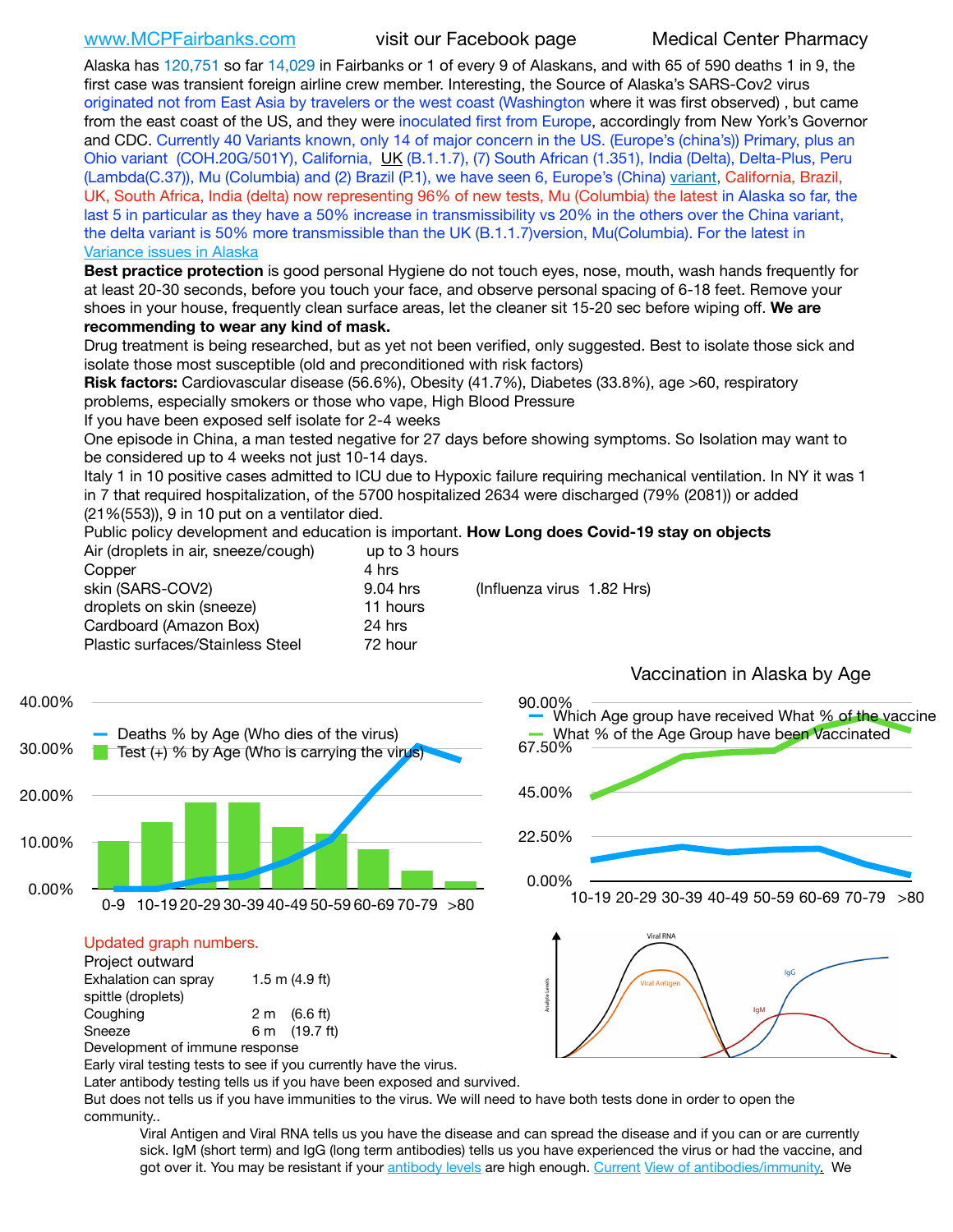[www.MCPFairbanks.com](http://www.MCPFairbanks.com) visit our Facebook page Medical Center Pharmacy

have tested currently 417.494% (139.16%) of the Alaskan population and over little over 267.04% (89.01%) of the US population, discount these numbers by 67% to reflect multiple testing of the same person. To be safe, we need at least  $25\%$  to see if we are making progress,  $60\%$  to [barely qualify](https://www.nature.com/articles/d41586-020-02948-4) to be safe, and  $70-90\%$  to be assured we will not see a second wave of sickness. Some experts will [not feel safe til we are at 85%.](https://www.bannerhealth.com/healthcareblog/teach-me/what-is-herd-immunity) See bottom of last page to see how and where in Alaska do we and each of the boroughs stack up, compared to other states and the nation. Three types of clinical laboratory COVID-19 or SARS-CoV-2 tests are being developed:

 Molecular Gene sequencing (current method), Viral antigen (testing parts of the virus), Host antibody tests (serology). They detect the virus in different ways.

Mask & [Mask Usage:](https://www.nationalgeographic.com/history/2020/03/how-cities-flattened-curve-1918-spanish-flu-pandemic-coronavirus/) N95 filter out 95% of the particles in the air 3 microns in size or larger.

| <b>Conflict</b>                                          | Comba<br>t Death | Past<br>19<br>days |
|----------------------------------------------------------|------------------|--------------------|
| Revolutionary<br>War                                     | 8,000            |                    |
| Civil War                                                | 214.938          |                    |
| World War I                                              | 53,402           |                    |
| World War II                                             | 291,557          |                    |
| <b>Korean Conflict</b>                                   | 33,686           |                    |
| <b>Vietnam</b>                                           | 47.424           |                    |
| <b>Gulf War</b>                                          | 149              |                    |
| Afghanistan                                              | 1,833            |                    |
| <b>Iraq</b>                                              | 3,836            |                    |
| 1918 Flu                                                 | 675,000          |                    |
| 9/11 deaths                                              | 2,977            |                    |
| <b>COVID19 deaths</b><br>from 1/20/2020 to<br>10/13/2021 | 710,757 96,891   |                    |

at are about 10-12 microns in size. Bacteria are larger, so is dust, Gas molecules and viruses are smaller. PM2.5 are 2.5 microns in size. **Viruses** can be 1 micron in size, 0.3 micron in size, or 0.1 microns in size, so they **will pass right through**. **We recommend wearing any mask, the mask may provide up to 5 times the protection** ver **wearing no mask at all**. It still **does not protect** the wearer from contracting the infection, it **can inhibit** the spreading, something is **better than nothing at all**. **Remember there is a clean side ( the side towards you) and a dirty side,** the side to the contaminated air is dirty. If you are COVID positive then this is reversed.

When handling the mask, do not touch the dirty side and then touch your face, Wash properly your hands first after touching the dirty side before touching your face. If you are infected the dirty side is the inside surface of the mask. Wash your homemade mask in hot water wash >133F (for at least 10 minutes) and rinse to sanitize with high heat >133F Plus and a weak bleach or peroxide (not Both) the mask. Daily if possible. If you are a frontline health care provider with a homemade fabric mask 2 hours. Do not touch the dirty side.

Mask usage: 5/13/21 While the CDC has changed it's recommendations for those who have gotten vaccinated to go mask free, except on Mass Transportation such as buses and airline, or when in crowded situations, like concerts.

Those that have not been vaccinated are still advised need to wear a mask, they are now the population at risk.

The risk has now increased for those non-vaccinated folks. They no longer have the masked people in the community to protect them. While those who have been vaccinated will not get sick or as sick. They can still pass, much more easily without the masks, the virus to those who have not been vaccinated to make them sick.

Therefore, it is even **more imperative** that those that have not been vaccinated, wear a mask to protect themselves, or get vaccinated. The sea of those with the potential to have the virus now are those <12 y/o of age, those >  $12y$ /o who have not been vaccinated, or those who have been vaccinated and are transitory carriers. Currently, this is about 50% of the US population and about 60% of the Alaskan population. And about 80% of all children under 18y/o at this moment.

**Alcohol solutions** should be 60-80% alcohol **70%** is optimal. **Keep wet and rub 30 seconds**, or Happy Birthday song sung 3 times. **Hydrogen peroxide diluted to 2%** or 4 teaspoonful per quart of water (20ml per 946ml) Bleach the same ratio **Vinegar and ammonia are good cleaning agents, but not disinfectants**. **Do not mix** any of these agents together, toxic fumes can result. **Disinfectants, in order to be effective**, should remain on the applied surface, to be cleaned moist **(wet) for 30 seconds to 4 minutes** depending on material. Caution may dissolve glue or adhesives or bleach and discolor items, check with manufacturers. Do not let it get inside electronic devices. UV (10 minutes), [UV light](http://www.docreviews.me/best-uv-boxes-2020/?fbclid=IwAR3bvFtXB48OoBBSvYvTEnKuHNPbipxM6jUo82QUSw9wckxjC7wwRZWabGw) only kills where it can see.

### **Myths**

Taking hot baths, using colloidal silver, eating garlic soup, gargling with bleach are not proven to be effective. We have already seen using chloroquine taking the wrong form in the wrong dose can be fatal, one death and one critically injured. (see Arizona couple after listening to the past-president)

**We have heard of all kinds of cures.** To date there is no curative or preventative treatments, only supportive therapy. At this point there is **no proof** that Quinine, zinc, Hydroxychloroquine, Chloroquine, or Vitamin C works. As they say wives-tale at best, irresponsible reporting most likely. We have seen no information that they work.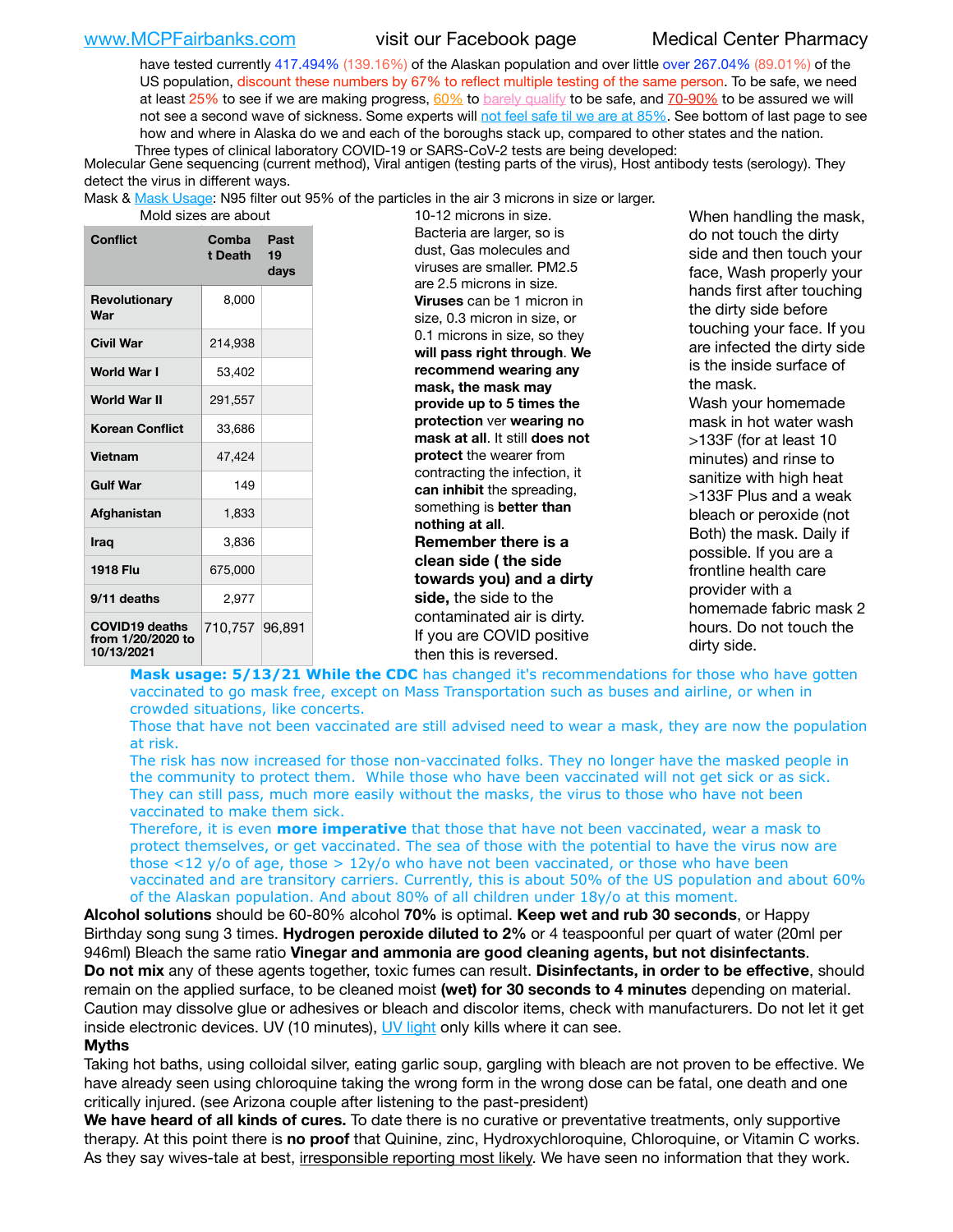[www.MCPFairbanks.com](http://www.MCPFairbanks.com) visit our Facebook page Medical Center Pharmacy

There have been ineffective dosing issues, over-dosing issues, permanently killing the senses of smell or taste, inappropriate usage, cardiac arrhythmias, and death from the usage of these agents have been reported. The virus may die out with heat of summer, or cold weather, this is a myth, There are a couple of studies at show the virus can withstand 98F. We know the body tries to use up to 104F to potentiate our immune system, to kill viruses. Taking NSAID, Aspirin, Ach-Inhibitors, Arb's and you get the COVID-19 infection are not contraindicated and no clinical evidence that says you should stop any of these classes of medications. It would be misguided and ill advised if you did so, In other words, Unless your doctor makes changes, keep taking your medications unless told to do otherwise.

**Vaccine Myths and Fake information:** There are no microchips, tracking devices, fetus tissue, at all in the vaccines. Vaccines will not and can not change your DNA., It can not change the fertility of men or women. It seems to be safe to the fetus and pregnant women. You should continue to wear a mask til we get to Herd Immunity levels, but can remove masks if you are outdoors, but not at concerts where you are close together. You should still get vaccinated complete series) even if you got COVID. If you have some of the co-morbidities, it is important that you do get vaccinated, the side effects of the vaccine will be milder and survivable than getting COVID. When you have questions, ask a pharmacist or your doctor.

As of 12/21/20, DHSS was aware of 11 reports regarding possible allergic reactions from Alaska's hospitals to CDC: Bartlett Regional Hospital (8), Providence Alaska (2) and Fairbanks Memorial Hospital (1). Two were identified as anaphylaxis and one of those resulted in hospitalization for ongoing monitoring. In the other three cases, symptoms were mild and not considered anaphylaxis. the hospitalized patient has been discharged and is doing well. The CDC said there appears to be no obvious geographic clustering of these reactions, nor was a specific production lot involved. People who experience anaphylaxis after the first dose should not receive

a second dose, according to CDC recommendations. For being one of the first states in that nation to start vaccinating, those <16y/o, we have slowed down vaccinations to where we are now way behind. More people are getting sick more frequently. Soon we will have more deaths. Due to vaccination resistance, Alaska has pushed itself into near last place, in the nation, as to when we will reach "herd immunity". This is the date when we can safely remove our masks and other restrictions.

Check our website [www.MCPFairbanks.com](http://www.MCPFairbanks.com) for the 13 testing sites in the interior of Alaska.



Who is eligible now? All Alaskans >12 y/o, can receive the Pfizer vaccine and those >16 y/o can receive all of the other

vaccines, all visitors can get vaccinated. Johnson and Johnson,

has been reinstated, but I would caution not to give it to women 12-50 years old. For details about eligibility, to find a provider visit [covidvax.alaska.gov.](https://lnks.gd/l/eyJhbGciOiJIUzI1NiJ9.eyJidWxsZXRpbl9saW5rX2lkIjoxMDYsInVyaSI6ImJwMjpjbGljayIsImJ1bGxldGluX2lkIjoiMjAyMTAxMjguMzQwODU3NjEiLCJ1cmwiOiJodHRwOi8vZGhzcy5hbGFza2EuZ292L2RwaC9FcGkvaWQvUGFnZXMvQ09WSUQtMTkvdmFjY2luZS5hc3B4In0.-Xwhl42jAWOMS7ewfS85uxwrwjohCso3Sb81DuDKtxU/s/500544915/br/93796640171-l) for vaccination sites or call 1-907-646-3322 for questions [covid19vaccine@alaska.gov](mailto:covid19vaccine@alaska.gov?subject=COVID19%20Vaccine%20questions) 9 am – 6:30 pm Monday - Friday and 9 am-4:30 pm Saturday and Sunday. You may be put on hold, but you will not need to leave a message for a return phone call if you call within business hours. Keep these tips in mind when scheduling. checkout our website [www.MCPFairbanks.com](http://www.MCPFairbanks.com) Please keep these tips in mind when scheduling. Be sure to keep and save your proof of vaccination cards as you may need it for

travel purposes in the future. Gao Fu, the director of the China Centers for Disease Control, admitted on 4/10/2021 that the country's vaccines don't exactly give Covid-19 a knockout blow. One study from Brazil found that the vaccine from the Chinese company Sinovac was 50.4% effective, compared to Pfizer's 97%. Fu said the government is looking for ways to boost effectiveness.

# Many Alaskans live with underlying health concerns

You can not change your age but you can affect change with other risk factors. Nov. 17, 2020 for more information check out **[Alaska DHSS Insights](http://dhss.alaska.gov/dph/Epi/id/Pages/COVID-19/blog/20201117.aspx)** 

Epidemiologists within the Section of Chronic Disease Prevention and Health Promotion analyzed reports from about 8,500 randomly-selected Alaska adults who participated in the annual [Behavioral Risk Factor Surveillance System \(BRFSS\)](http://dhss.alaska.gov/dph/Chronic/Pages/brfss/default.aspx) telephone survey between 2016 and 2018. About 67% of Alaska adults — two out of three — have at least one of the following ongoing health concerns that have been shown to increase chances for serious illness from COVID-19:

- 46% of Alaska adults are current or former smokers
- 32% have obesity BMI >30.0
- 8% have type 1 or type 2 diabetes
- 6% have chronic obstructive pulmonary disease (COPD)
- 5% have heart disease or have had a heart attack
- 2% have chronic kidney disease